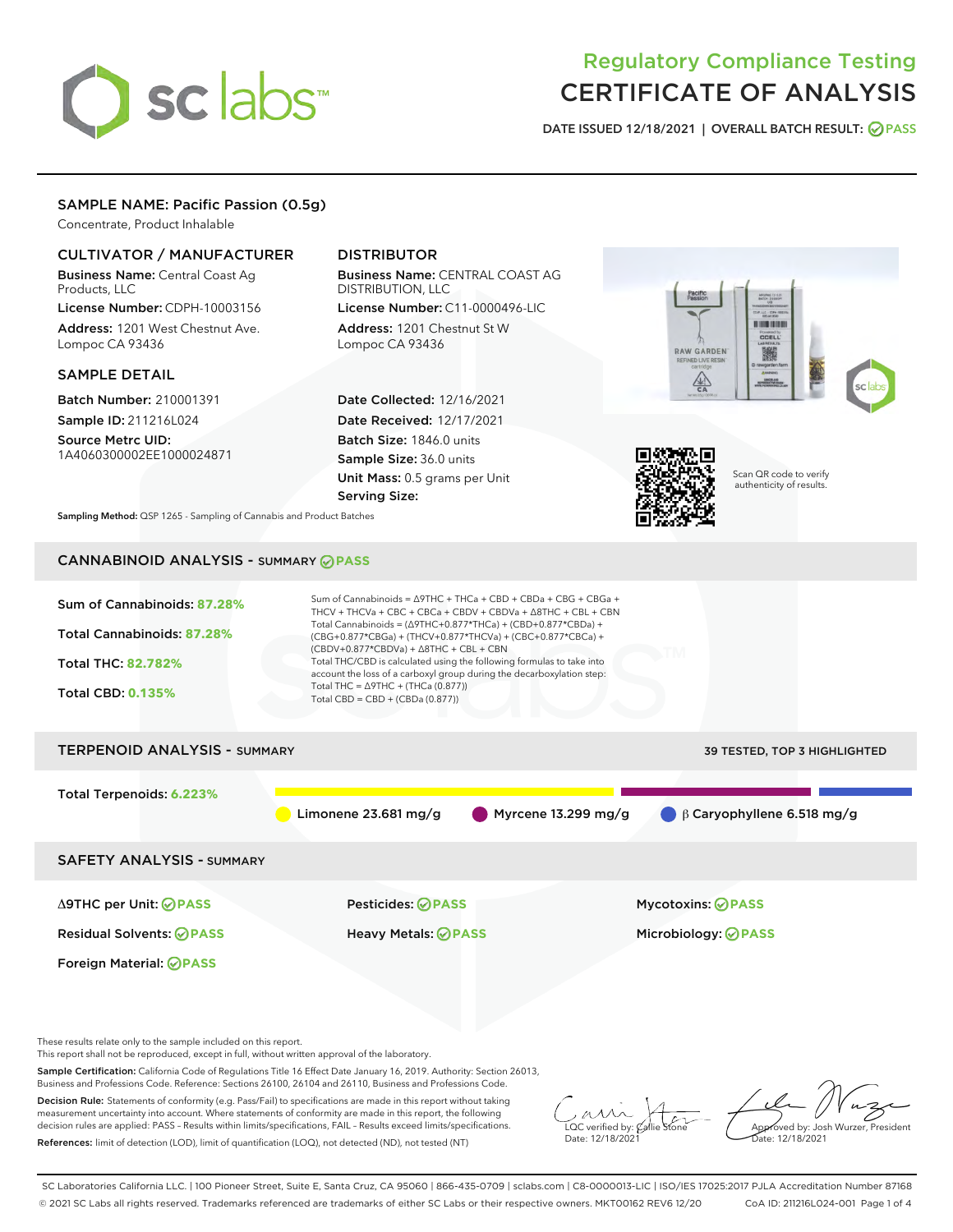



PACIFIC PASSION (0.5G) | DATE ISSUED 12/18/2021 | OVERALL BATCH RESULT:  $\bigcirc$  PASS

### CANNABINOID TEST RESULTS - 12/17/2021 2 PASS

Tested by high-performance liquid chromatography with diode-array detection (HPLC-DAD). **Method:** QSP 1157 - Analysis of Cannabinoids by HPLC-DAD

#### TOTAL CANNABINOIDS: **87.28%**

Total Cannabinoids (Total THC) + (Total CBD) + (Total CBG) + (Total THCV) + (Total CBC) + (Total CBDV) + ∆8THC + CBL + CBN

TOTAL THC: **82.782%** Total THC (∆9THC+0.877\*THCa)

TOTAL CBD: **0.135%**

Total CBD (CBD+0.877\*CBDa)

TOTAL CBG: 3.507% Total CBG (CBG+0.877\*CBGa)

TOTAL THCV: 0.36% Total THCV (THCV+0.877\*THCVa)

TOTAL CBC: ND Total CBC (CBC+0.877\*CBCa)

TOTAL CBDV: ND Total CBDV (CBDV+0.877\*CBDVa)

| <b>COMPOUND</b>            | LOD/LOQ<br>(mg/g) | <b>MEASUREMENT</b><br><b>UNCERTAINTY</b><br>(mg/g) | <b>RESULT</b><br>(mg/g) | <b>RESULT</b><br>(%) |
|----------------------------|-------------------|----------------------------------------------------|-------------------------|----------------------|
| Δ9THC                      | 0.06 / 0.26       | ±28.477                                            | 827.82                  | 82.782               |
| <b>CBG</b>                 | 0.06 / 0.19       | ±1.382                                             | 35.07                   | 3.507                |
| <b>THCV</b>                | 0.1 / 0.2         | ±0.18                                              | 3.6                     | 0.36                 |
| $\triangle$ 8THC           | 0.1/0.4           | ±0.22                                              | 2.7                     | 0.27                 |
| <b>CBN</b>                 | 0.1 / 0.3         | ±0.15                                              | 2.3                     | 0.23                 |
| <b>CBD</b>                 | 0.07/0.29         | ±0.063                                             | 1.35                    | 0.135                |
| <b>THCa</b>                | 0.05/0.14         | N/A                                                | <b>ND</b>               | <b>ND</b>            |
| <b>THCVa</b>               | 0.07/0.20         | N/A                                                | <b>ND</b>               | <b>ND</b>            |
| <b>CBDa</b>                | 0.02/0.19         | N/A                                                | <b>ND</b>               | <b>ND</b>            |
| <b>CBDV</b>                | 0.04 / 0.15       | N/A                                                | <b>ND</b>               | <b>ND</b>            |
| <b>CBDVa</b>               | 0.03/0.53         | N/A                                                | <b>ND</b>               | <b>ND</b>            |
| <b>CBGa</b>                | 0.1/0.2           | N/A                                                | <b>ND</b>               | <b>ND</b>            |
| <b>CBL</b>                 | 0.06 / 0.24       | N/A                                                | <b>ND</b>               | <b>ND</b>            |
| <b>CBC</b>                 | 0.2 / 0.5         | N/A                                                | <b>ND</b>               | <b>ND</b>            |
| <b>CBCa</b>                | 0.07 / 0.28       | N/A                                                | <b>ND</b>               | <b>ND</b>            |
| <b>SUM OF CANNABINOIDS</b> |                   |                                                    | 872.8 mg/g              | 87.28%               |

#### **UNIT MASS: 0.5 grams per Unit**

| ∆9THC per Unit                        | 1120 per-package limit | 413.91 mg/unit | <b>PASS</b> |
|---------------------------------------|------------------------|----------------|-------------|
| <b>Total THC per Unit</b>             |                        | 413.91 mg/unit |             |
| <b>CBD</b> per Unit                   |                        | $0.68$ mg/unit |             |
| <b>Total CBD per Unit</b>             |                        | $0.68$ mg/unit |             |
| Sum of Cannabinoids<br>per Unit       |                        | 436.4 mg/unit  |             |
| <b>Total Cannabinoids</b><br>per Unit |                        | 436.5 mg/unit  |             |

| <b>COMPOUND</b>         | LOD/LOQ<br>(mg/g) | <b>MEASUREMENT</b><br><b>UNCERTAINTY</b><br>(mg/g) | <b>RESULT</b><br>(mg/g)                         | <b>RESULT</b><br>$(\%)$ |
|-------------------------|-------------------|----------------------------------------------------|-------------------------------------------------|-------------------------|
| Limonene                | 0.005 / 0.016     | ±0.3386                                            | 23.681                                          | 2.3681                  |
| <b>Myrcene</b>          | 0.008 / 0.025     | ±0.1716                                            | 13.299                                          | 1.3299                  |
| $\beta$ Caryophyllene   | 0.004 / 0.012     | ±0.2320                                            | 6.518                                           | 0.6518                  |
| $\alpha$ Pinene         | 0.005 / 0.017     | ±0.0411                                            | 4.782                                           | 0.4782                  |
| $\beta$ Pinene          | 0.004 / 0.014     | ±0.0482                                            | 4.190                                           | 0.4190                  |
| Ocimene                 | 0.011 / 0.038     | ±0.0939                                            | 2.925                                           | 0.2925                  |
| Linalool                | 0.009 / 0.032     | ±0.0601                                            | 1.582                                           | 0.1582                  |
| $\alpha$ Humulene       | 0.009 / 0.029     | ±0.0472                                            | 1.470                                           | 0.1470                  |
| Fenchol                 | 0.010 / 0.034     | ±0.0300                                            | 0.774                                           | 0.0774                  |
| Terpineol               | 0.016 / 0.055     | ±0.0414                                            | 0.675                                           | 0.0675                  |
| Terpinolene             | 0.008 / 0.026     | ±0.0121                                            | 0.588                                           | 0.0588                  |
| trans-β-Farnesene       | 0.008 / 0.025     | ±0.0184                                            | 0.517                                           | 0.0517                  |
| Camphene                | 0.005 / 0.015     | ±0.0053                                            | 0.464                                           | 0.0464                  |
| Fenchone                | 0.009 / 0.028     | ±0.0056                                            | 0.194                                           | 0.0194                  |
| <b>Borneol</b>          | 0.005 / 0.016     | ±0.0058                                            | 0.139                                           | 0.0139                  |
| Nerolidol               | 0.009 / 0.028     | ±0.0048                                            | 0.076                                           | 0.0076                  |
| $\alpha$ Cedrene        | 0.005 / 0.016     | ±0.0022                                            | 0.072                                           | 0.0072                  |
| $\alpha$ Bisabolol      | 0.008 / 0.026     | ±0.0030                                            | 0.057                                           | 0.0057                  |
| Caryophyllene<br>Oxide  | 0.010 / 0.033     | ±0.0026                                            | 0.056                                           | 0.0056                  |
| Valencene               | 0.009 / 0.030     | ±0.0038                                            | 0.055                                           | 0.0055                  |
| Guaiol                  | 0.009 / 0.030     | ±0.0018                                            | 0.039                                           | 0.0039                  |
| $\gamma$ Terpinene      | 0.006 / 0.018     | ±0.0006                                            | 0.033                                           | 0.0033                  |
| $\alpha$ Terpinene      | 0.005 / 0.017     | ±0.0003                                            | 0.023                                           | 0.0023                  |
| Citronellol             | 0.003 / 0.010     | ±0.0010                                            | 0.021                                           | 0.0021                  |
| $\alpha$ Phellandrene   | 0.006 / 0.020     | N/A                                                | <loq< th=""><th><loq< th=""></loq<></th></loq<> | <loq< th=""></loq<>     |
| 3 Carene                | 0.005 / 0.018     | N/A                                                | <loq< th=""><th><loq< th=""></loq<></th></loq<> | <loq< th=""></loq<>     |
| p-Cymene                | 0.005 / 0.016     | N/A                                                | <loq< th=""><th><loq< th=""></loq<></th></loq<> | <loq< th=""></loq<>     |
| Sabinene Hydrate        | 0.006 / 0.022     | N/A                                                | <loq< th=""><th><loq< th=""></loq<></th></loq<> | <loq< th=""></loq<>     |
| Nerol                   | 0.003 / 0.011     | N/A                                                | <loq< th=""><th><loq< th=""></loq<></th></loq<> | <loq< th=""></loq<>     |
| Sabinene                | 0.004 / 0.014     | N/A                                                | <b>ND</b>                                       | <b>ND</b>               |
| Eucalyptol              | 0.006 / 0.018     | N/A                                                | ND                                              | ND                      |
| (-)-Isopulegol          | 0.005 / 0.016     | N/A                                                | ND                                              | <b>ND</b>               |
| Camphor                 | 0.006 / 0.019     | N/A                                                | ND                                              | ND                      |
| Isoborneol              | 0.004 / 0.012     | N/A                                                | ND                                              | ND                      |
| Menthol                 | 0.008 / 0.025     | N/A                                                | ND                                              | <b>ND</b>               |
| R-(+)-Pulegone          | 0.003 / 0.011     | N/A                                                | ND                                              | ND                      |
| Geraniol                | 0.002 / 0.007     | N/A                                                | ND                                              | ND                      |
| <b>Geranyl Acetate</b>  | 0.004 / 0.014     | N/A                                                | ND                                              | <b>ND</b>               |
| Cedrol                  | 0.008 / 0.027     | N/A                                                | ND                                              | ND                      |
| <b>TOTAL TERPENOIDS</b> |                   |                                                    | 62.230 mg/g                                     | 6.223%                  |

SC Laboratories California LLC. | 100 Pioneer Street, Suite E, Santa Cruz, CA 95060 | 866-435-0709 | sclabs.com | C8-0000013-LIC | ISO/IES 17025:2017 PJLA Accreditation Number 87168 © 2021 SC Labs all rights reserved. Trademarks referenced are trademarks of either SC Labs or their respective owners. MKT00162 REV6 12/20 CoA ID: 211216L024-001 Page 2 of 4

# TERPENOID TEST RESULTS - 12/18/2021

Terpene analysis utilizing gas chromatography-flame ionization detection (GC-FID). **Method:** QSP 1192 - Analysis of Terpenoids by GC-FID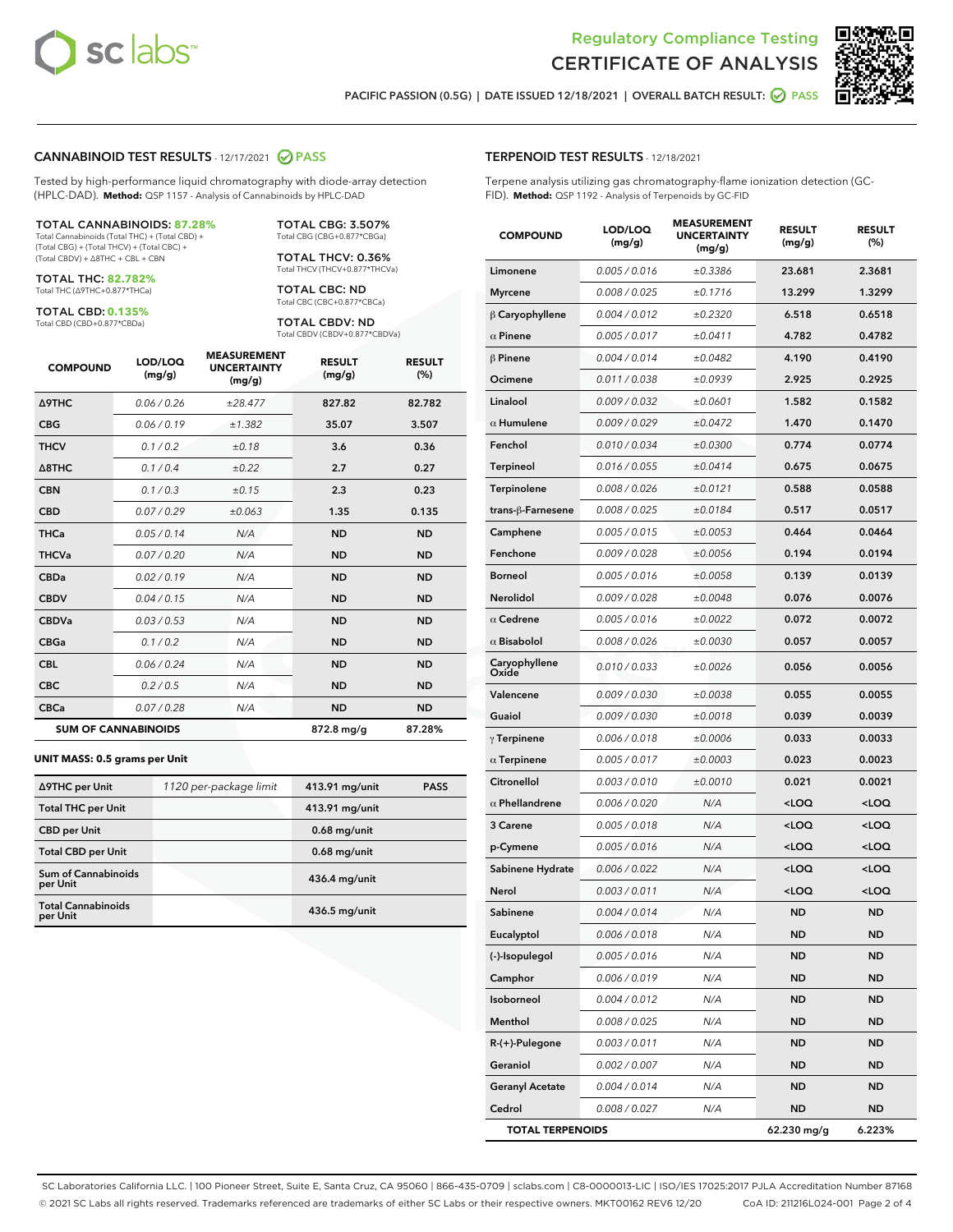



PACIFIC PASSION (0.5G) | DATE ISSUED 12/18/2021 | OVERALL BATCH RESULT: ☑ PASS

# CATEGORY 1 PESTICIDE TEST RESULTS - 12/18/2021 @ PASS

Pesticide and plant growth regulator analysis utilizing high-performance liquid chromatography-mass spectrometry (HPLC-MS) or gas chromatography-mass spectrometry (GC-MS). \*GC-MS utilized where indicated. **Method:** QSP 1212 - Analysis of Pesticides and Mycotoxins by LC-MS or QSP 1213 - Analysis of Pesticides by GC-MS

| <b>COMPOUND</b>             | LOD/LOQ<br>$(\mu g/g)$ | <b>ACTION</b><br><b>LIMIT</b><br>$(\mu g/g)$ | <b>MEASUREMENT</b><br><b>UNCERTAINTY</b><br>$(\mu g/g)$ | <b>RESULT</b><br>$(\mu g/g)$ | <b>RESULT</b> |
|-----------------------------|------------------------|----------------------------------------------|---------------------------------------------------------|------------------------------|---------------|
| Aldicarb                    | 0.03 / 0.08            | $\ge$ LOD                                    | N/A                                                     | <b>ND</b>                    | <b>PASS</b>   |
| Carbofuran                  | 0.02/0.05              | $\ge$ LOD                                    | N/A                                                     | <b>ND</b>                    | <b>PASS</b>   |
| Chlordane*                  | 0.03 / 0.08            | $\ge$ LOD                                    | N/A                                                     | <b>ND</b>                    | <b>PASS</b>   |
| Chlorfenapyr*               | 0.03/0.10              | $\ge$ LOD                                    | N/A                                                     | <b>ND</b>                    | <b>PASS</b>   |
| Chlorpyrifos                | 0.02 / 0.06            | $\ge$ LOD                                    | N/A                                                     | <b>ND</b>                    | <b>PASS</b>   |
| Coumaphos                   | 0.02 / 0.07            | $>$ LOD                                      | N/A                                                     | <b>ND</b>                    | <b>PASS</b>   |
| Daminozide                  | 0.02 / 0.07            | $\ge$ LOD                                    | N/A                                                     | <b>ND</b>                    | <b>PASS</b>   |
| <b>DDVP</b><br>(Dichlorvos) | 0.03/0.09              | $\ge$ LOD                                    | N/A                                                     | <b>ND</b>                    | <b>PASS</b>   |
| Dimethoate                  | 0.03 / 0.08            | $>$ LOD                                      | N/A                                                     | <b>ND</b>                    | <b>PASS</b>   |
| Ethoprop(hos)               | 0.03/0.10              | $\ge$ LOD                                    | N/A                                                     | <b>ND</b>                    | <b>PASS</b>   |
| Etofenprox                  | 0.02 / 0.06            | $\ge$ LOD                                    | N/A                                                     | <b>ND</b>                    | <b>PASS</b>   |
| Fenoxycarb                  | 0.03 / 0.08            | $>$ LOD                                      | N/A                                                     | <b>ND</b>                    | <b>PASS</b>   |
| Fipronil                    | 0.03/0.08              | $\ge$ LOD                                    | N/A                                                     | <b>ND</b>                    | <b>PASS</b>   |
| Imazalil                    | 0.02 / 0.06            | $>$ LOD                                      | N/A                                                     | <b>ND</b>                    | <b>PASS</b>   |
| Methiocarb                  | 0.02 / 0.07            | $\ge$ LOD                                    | N/A                                                     | <b>ND</b>                    | <b>PASS</b>   |
| Methyl<br>parathion         | 0.03/0.10              | $\ge$ LOD                                    | N/A                                                     | <b>ND</b>                    | <b>PASS</b>   |
| <b>Mevinphos</b>            | 0.03/0.09              | $\ge$ LOD                                    | N/A                                                     | <b>ND</b>                    | <b>PASS</b>   |
| Paclobutrazol               | 0.02 / 0.05            | $\ge$ LOD                                    | N/A                                                     | <b>ND</b>                    | <b>PASS</b>   |
| Propoxur                    | 0.03/0.09              | $\ge$ LOD                                    | N/A                                                     | <b>ND</b>                    | <b>PASS</b>   |
| Spiroxamine                 | 0.03 / 0.08            | $\ge$ LOD                                    | N/A                                                     | <b>ND</b>                    | <b>PASS</b>   |
| Thiacloprid                 | 0.03/0.10              | $\ge$ LOD                                    | N/A                                                     | <b>ND</b>                    | <b>PASS</b>   |

#### CATEGORY 2 PESTICIDE TEST RESULTS - 12/18/2021 @ PASS

| <b>COMPOUND</b>          | LOD/LOO<br>$(\mu g/g)$ | <b>ACTION</b><br>LIMIT<br>$(\mu g/g)$ | <b>MEASUREMENT</b><br><b>UNCERTAINTY</b><br>$(\mu g/g)$ | <b>RESULT</b><br>$(\mu g/g)$ | <b>RESULT</b> |  |
|--------------------------|------------------------|---------------------------------------|---------------------------------------------------------|------------------------------|---------------|--|
| Abamectin                | 0.03/0.10              | 0.1                                   | N/A                                                     | <b>ND</b>                    | <b>PASS</b>   |  |
| Acephate                 | 0.02/0.07              | 0.1                                   | N/A                                                     | <b>ND</b>                    | <b>PASS</b>   |  |
| Acequinocyl              | 0.02/0.07              | 0.1                                   | N/A                                                     | <b>ND</b>                    | <b>PASS</b>   |  |
| Acetamiprid              | 0.02 / 0.05            | 0.1                                   | N/A                                                     | <b>ND</b>                    | <b>PASS</b>   |  |
| Azoxystrobin             | 0.02/0.07              | 0.1                                   | N/A                                                     | <b>ND</b>                    | <b>PASS</b>   |  |
| <b>Bifenazate</b>        | 0.01 / 0.04            | 0.1                                   | N/A                                                     | <b>ND</b>                    | <b>PASS</b>   |  |
| <b>Bifenthrin</b>        | 0.02 / 0.05            | 3                                     | N/A                                                     | <b>ND</b>                    | <b>PASS</b>   |  |
| <b>Boscalid</b>          | 0.03/0.09              | 0.1                                   | N/A                                                     | <b>ND</b>                    | <b>PASS</b>   |  |
| Captan                   | 0.19/0.57              | 0.7                                   | N/A                                                     | <b>ND</b>                    | <b>PASS</b>   |  |
| Carbaryl                 | 0.02/0.06              | 0.5                                   | N/A                                                     | <b>ND</b>                    | <b>PASS</b>   |  |
| Chlorantranilip-<br>role | 0.04/0.12              | 10                                    | N/A                                                     | <b>ND</b>                    | <b>PASS</b>   |  |
| Clofentezine             | 0.03/0.09              | 0.1                                   | N/A                                                     | <b>ND</b>                    | <b>PASS</b>   |  |

# CATEGORY 2 PESTICIDE TEST RESULTS - 12/18/2021 continued

| <b>COMPOUND</b>               | LOD/LOQ<br>(µg/g) | <b>ACTION</b><br><b>LIMIT</b><br>$(\mu g/g)$ | <b>MEASUREMENT</b><br><b>UNCERTAINTY</b><br>$(\mu g/g)$ | <b>RESULT</b><br>(µg/g) | <b>RESULT</b> |
|-------------------------------|-------------------|----------------------------------------------|---------------------------------------------------------|-------------------------|---------------|
| Cyfluthrin                    | 0.12 / 0.38       | $\overline{c}$                               | N/A                                                     | ND                      | <b>PASS</b>   |
| Cypermethrin                  | 0.11 / 0.32       | $\mathcal{I}$                                | N/A                                                     | ND                      | <b>PASS</b>   |
| Diazinon                      | 0.02 / 0.05       | 0.1                                          | N/A                                                     | <b>ND</b>               | <b>PASS</b>   |
| Dimethomorph                  | 0.03 / 0.09       | 2                                            | N/A                                                     | ND                      | <b>PASS</b>   |
| Etoxazole                     | 0.02 / 0.06       | 0.1                                          | N/A                                                     | ND                      | <b>PASS</b>   |
| Fenhexamid                    | 0.03 / 0.09       | 0.1                                          | N/A                                                     | <b>ND</b>               | <b>PASS</b>   |
| Fenpyroximate                 | 0.02 / 0.06       | 0.1                                          | N/A                                                     | ND                      | <b>PASS</b>   |
| Flonicamid                    | 0.03 / 0.10       | 0.1                                          | N/A                                                     | ND                      | <b>PASS</b>   |
| Fludioxonil                   | 0.03 / 0.10       | 0.1                                          | N/A                                                     | ND                      | <b>PASS</b>   |
| Hexythiazox                   | 0.02 / 0.07       | 0.1                                          | N/A                                                     | ND                      | <b>PASS</b>   |
| Imidacloprid                  | 0.04 / 0.11       | 5                                            | N/A                                                     | ND                      | <b>PASS</b>   |
| Kresoxim-methyl               | 0.02 / 0.07       | 0.1                                          | N/A                                                     | ND                      | <b>PASS</b>   |
| <b>Malathion</b>              | 0.03 / 0.09       | 0.5                                          | N/A                                                     | ND                      | <b>PASS</b>   |
| Metalaxyl                     | 0.02 / 0.07       | $\overline{c}$                               | N/A                                                     | ND                      | <b>PASS</b>   |
| Methomyl                      | 0.03 / 0.10       | 1                                            | N/A                                                     | <b>ND</b>               | <b>PASS</b>   |
| Myclobutanil                  | 0.03 / 0.09       | 0.1                                          | N/A                                                     | ND                      | <b>PASS</b>   |
| Naled                         | 0.02 / 0.07       | 0.1                                          | N/A                                                     | ND                      | <b>PASS</b>   |
| Oxamyl                        | 0.04 / 0.11       | 0.5                                          | N/A                                                     | ND                      | <b>PASS</b>   |
| Pentachloronitro-<br>benzene* | 0.03 / 0.09       | 0.1                                          | N/A                                                     | ND                      | <b>PASS</b>   |
| Permethrin                    | 0.04 / 0.12       | 0.5                                          | N/A                                                     | ND                      | <b>PASS</b>   |
| Phosmet                       | 0.03 / 0.10       | 0.1                                          | N/A                                                     | ND                      | <b>PASS</b>   |
| Piperonylbu-<br>toxide        | 0.02 / 0.07       | 3                                            | N/A                                                     | ND                      | <b>PASS</b>   |
| Prallethrin                   | 0.03 / 0.08       | 0.1                                          | N/A                                                     | ND                      | <b>PASS</b>   |
| Propiconazole                 | 0.02 / 0.07       | 0.1                                          | N/A                                                     | ND                      | <b>PASS</b>   |
| Pyrethrins                    | 0.04 / 0.12       | 0.5                                          | N/A                                                     | ND                      | <b>PASS</b>   |
| Pyridaben                     | 0.02 / 0.07       | 0.1                                          | N/A                                                     | ND                      | <b>PASS</b>   |
| Spinetoram                    | 0.02 / 0.07       | 0.1                                          | N/A                                                     | ND                      | <b>PASS</b>   |
| Spinosad                      | 0.02 / 0.07       | 0.1                                          | N/A                                                     | ND                      | <b>PASS</b>   |
| Spiromesifen                  | 0.02 / 0.05       | 0.1                                          | N/A                                                     | <b>ND</b>               | <b>PASS</b>   |
| Spirotetramat                 | 0.02 / 0.06       | 0.1                                          | N/A                                                     | ND                      | <b>PASS</b>   |
| Tebuconazole                  | 0.02 / 0.07       | 0.1                                          | N/A                                                     | ND                      | <b>PASS</b>   |
| Thiamethoxam                  | 0.03 / 0.10       | 5                                            | N/A                                                     | ND                      | <b>PASS</b>   |
| Trifloxystrobin               | 0.03 / 0.08       | 0.1                                          | N/A                                                     | <b>ND</b>               | <b>PASS</b>   |

SC Laboratories California LLC. | 100 Pioneer Street, Suite E, Santa Cruz, CA 95060 | 866-435-0709 | sclabs.com | C8-0000013-LIC | ISO/IES 17025:2017 PJLA Accreditation Number 87168 © 2021 SC Labs all rights reserved. Trademarks referenced are trademarks of either SC Labs or their respective owners. MKT00162 REV6 12/20 CoA ID: 211216L024-001 Page 3 of 4